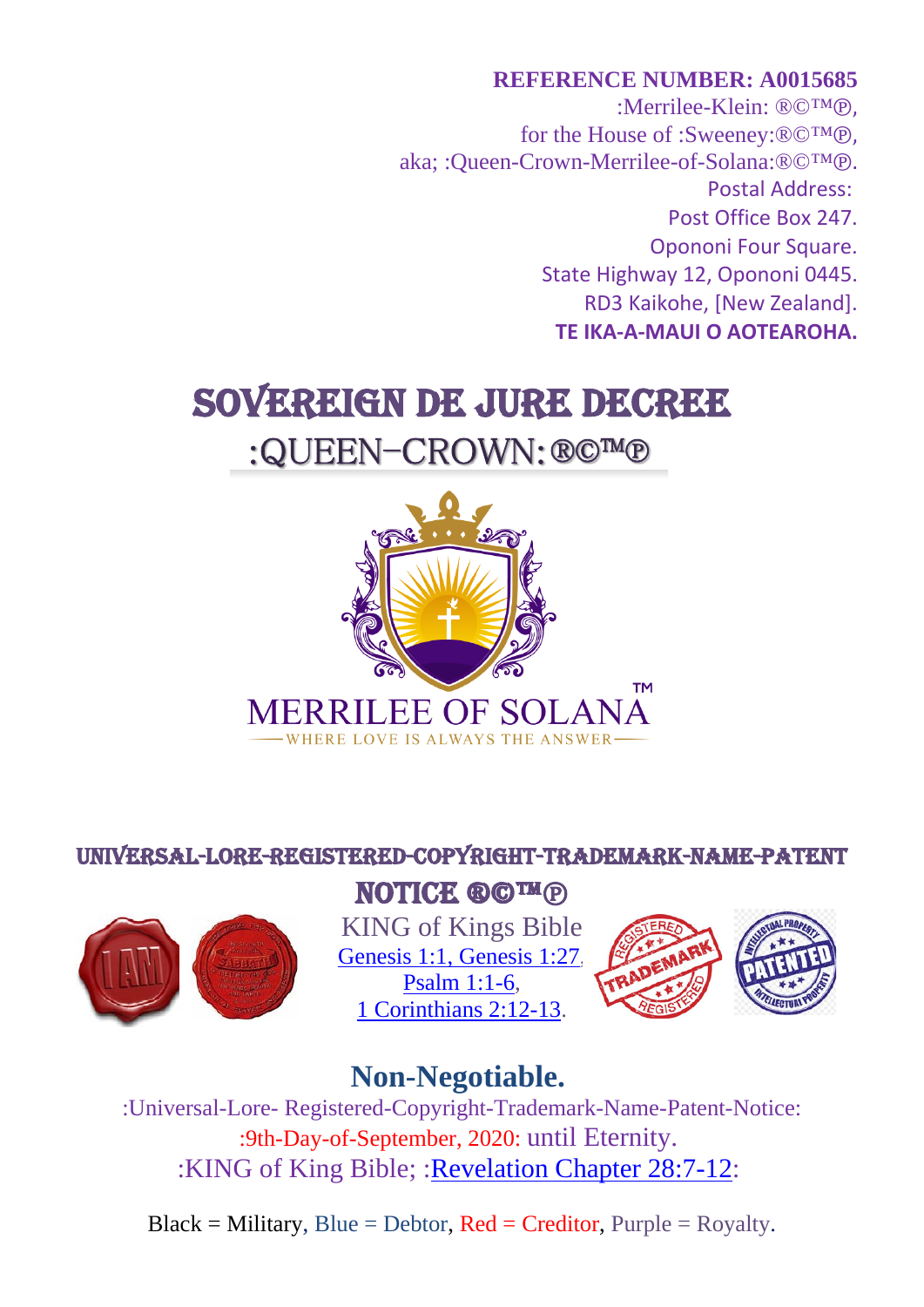Universal Lore Registered Copyright Trademark Name Patent Notice: All rights reserved re: universal lore registered copyright of trade-name/trade-mark name patent, :Merrilee-Klein: :Sweeney:®©™®, aka; :Queen-Crown-Merrilee-of-Solana:®©™℗, "Sovereign Creditor", as well as any and all derivatives and variations in the spelling of said; Universal Lore Registered copyright of tradename/trade-mark – Universal Lore Registered Copyright Trademark Name Patent, 2020 :Merrilee-Klein: :Sweeney:®©™℗, aka; :Queen-Crown-Merrilee-of-Solana:®©™℗, :Merrilee-Klein: :Sweeney:®©™℗, aka; :Queen-Crown-Merrileeof-Solana:®©™℗, :Queen-Crown-:, :Merrilee-Klein: :Sweeney:®©™℗, aka;<br>:Oueen-Crown-Merrilee-of-Solana:®©™℗, Said Universal-Lore registered :Queen-Crown-Merrilee-of-Solana:®©™®, Said Universal-Lore registered convright of trade-name/trade-mark name patent. :Merrilee-Klein: trade-name/trade-mark, name :Sweeney:®©™℗, aka; :Queen-Crown-Merrilee-of-Solana:®©™℗, and all derivatives thereof, may neither be used, nor reproduced, neither in whole nor in part, nor in any manner whatsoever, without the prior, express, written consent and acknowledgment of, :Merrilee-Klein: :Sweeney:®©™℗, aka; :Queen-Crown-Merrilee-of-Solana:®©™℗, :Queen-Crown-:, :Merrilee-Klein: :Sweeney:®©™℗, aka: :Oueen-Crown-Merrilee-of-Solana:®©™℗, as signified by the seal of. aka; :Queen-Crown-Merrilee-of-Solana:®©™®,<br>:Merrilee-Klein: :Sweeney:®©™®, aka; :Oueen-Crown-Merrilee-of-Solana:®©™℗, :Queen-Crown-:, :Merrilee-Klein: :Sweeney:®©™℗, aka; :Queen-Crown-Merrilee-of-Solana:®©™℗, hereinafter known as "Secured Party" and "Creditor".

With the intent of being contractually bound, any juristic person, as well as the agent of said juristic person, consents and agrees by this Universal Lore Registered Copyright Trademark Name Patent, Notice that neither said juristic person, nor the agent of said juristic person, shall display, nor otherwise use in any manner whatsoever, the universal lore registered copyright of trade-name/trade-mark, name patent, :Merrilee-Klein: :Sweeney:®©™®, aka; :Queen-Crown-Merrilee-of-Solana:®©™℗, and all derivatives thereof, nor the; universal lore registered copyright of trade-name/trade-mark, name patent, described herein, nor any derivative of, nor any variation in the spelling of, :Merrilee-Klein: :Sweeney:®©™℗, aka; :Queen-Crown-Merrilee-of-Solana:®©™℗, and all derivatives thereof without the prior, express, written consent and acknowledgment of Secured Party, as signified by Secured Party's seal. Secured Party neither grants, nor implies, nor otherwise gives consent for any unauthorised use of, :Merrilee-Klein: :Sweeney:®©™℗, aka; :Queen-Crown-Merrilee-of-Solana:®©™℗, and all derivatives thereof, and all such unauthorised use is strictly prohibited.

Take note also that; Universal Lore Registered Copyright Trademark Name Patent, is claimed by Secured Party over, including, but not restricted or limited to, all means of personal identification of Sovereign Creditor defined as; all fingerprints, footprints, palm prints, thumbprints, hand-prints, toe-prints, RNA materials, DNA materials, blood and blood fractions, biopsies, surgically removed tissue, body parts, organs, hair, teeth, nails, semen, urine, faeces, excrement, other body fluids and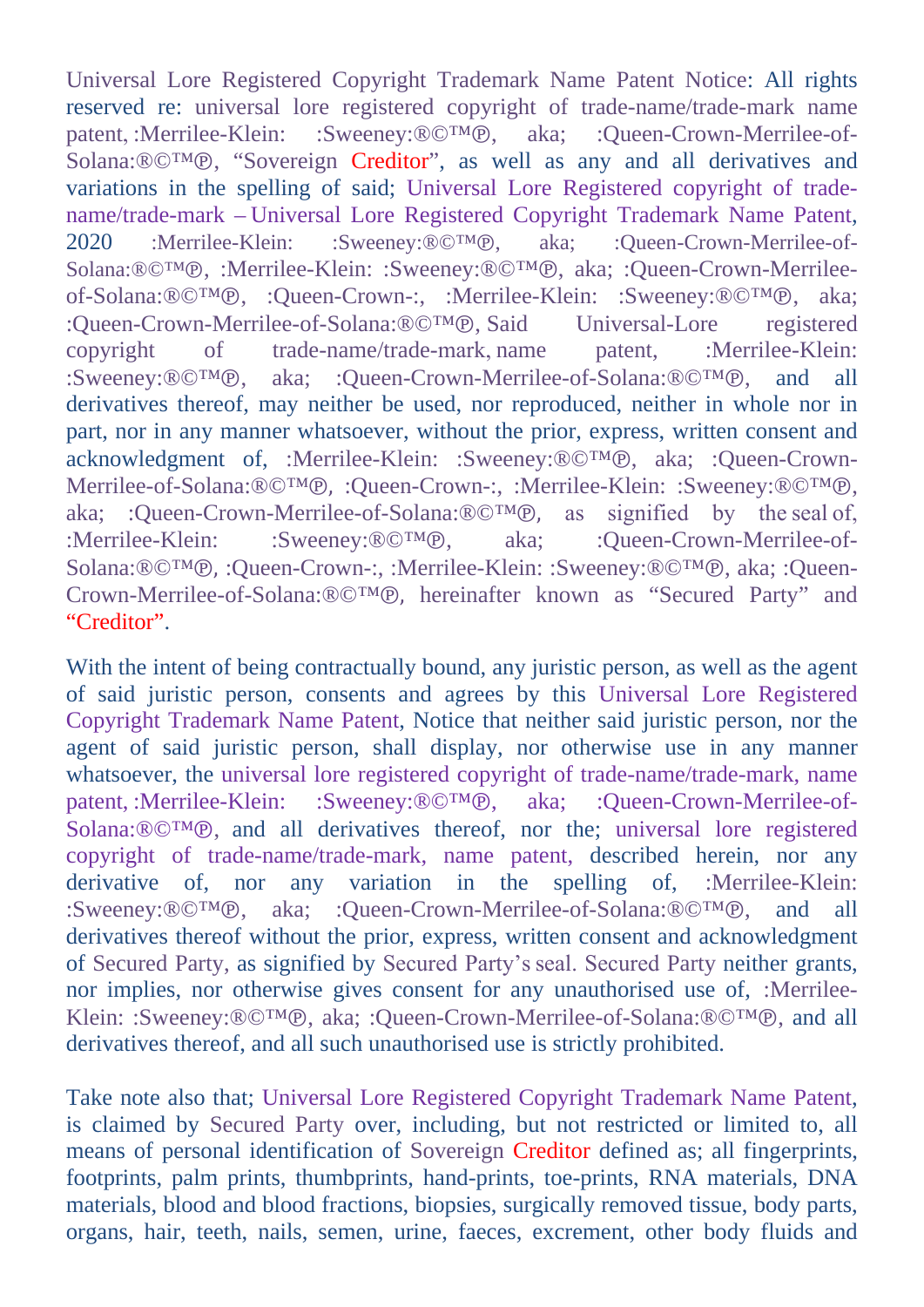matter of any kind, and breath samples, voice-print, retinal image, and the description thereof, and all other corporeal identification factors, and said factors physical counterparts, any and all body tissues of any kind, in any form, and all records and record numbers, including the results, recorded or otherwise, of all and any tests performed on any material relating to Sovereign Creditor, and information pertaining thereto, and any visual image, photographic or electronic, notwithstanding any and all claims to the contrary. In addition, Secured Party retains absolute control and mastery over the property of her body, mind and mental faculties to the extent that no medications, foods or otherwise may be administered to her without her express consent in written form, sealed, and freely given in full formal consent.

Self-executing Security Agreement in Event of Unauthorised Use: By this; Universal Lore Registered Copyright Trademark Name Patent Notice, both the juristic person and the agent of said juristic person, hereinafter jointly and severally "User," consent and agree that any use of, :Merrilee-Klein: :Sweeney:®©™℗, aka; :Queen-Crown-Merrilee-of-Solana:®©™℗, and all derivatives thereof, other than authorised use as set forth above constitutes unauthorised use and counterfeiting of Secured Party's Universal Lore, GOD's law, Universal Lore registered copyrighted trademarked name patented property, which contractually binds User, and renders this Universal Lore Registered Copyright Trademark Name Patent Notice, a Security Agreement, wherein User is Debtor and, :Merrilee-Klein: :Sweeney:®©™®, aka;<br>:Oueen-Crown-Merrilee-of-Solana:®©™®, :Oueen-Crown-:, :Merrilee-Klein: :Oueen-Crown-Merrilee-of-Solana:®©™®, :Sweeney:®©™℗, aka; :Queen-Crown-Merrilee-of-Solana:®©™℗, is Secured Party and Sovereign Creditor, and signifies that User:

(1) Grants Secured Party and Sovereign Creditor a security interest in all User's assets, land, and personal or private property, and all of User's interest in assets, land, and personal or private property, in the sum certain amount of TEN MILLION SOLID GOLD SOVEREIGN COINS GB of use of the; universal-lore-registeredcopyrighted-trade-name/trade-mark-name-patent, :Merrilee-Klein:

:Sweeney:®©™℗, aka; :Queen-Crown-Merrilee-of-Solana:®©™℗, as well as for each and every occurrence of use of any and all derivatives of, and variations in the spelling of, :Merrilee-Klein: :Sweeney:®©™℗, aka; :Queen-Crown-Merrilee-of-Solana:®©™℗, plus costs, plus triple damages.

(2) Authenticates this Security Agreement wherein User is Debtor and, :Merrilee-Klein: :Sweeney:®©™℗, aka; :Queen-Crown-Merrilee-of-Solana:®©™℗, :Queen-Crown-:, :Merrilee-Klein: :Sweeney:®©™℗, aka; :Queen-Crown-Merrilee-of-Solana:®©™℗, is Secured Party Sovereign Creditor, and wherein User pledges all of User's assets, land, consumer goods, farm products, inventory, equipment, money, investment property, commercial tort claims, letters of credit, letter-of-credit rights, chattel paper, instruments, deposit accounts, accounts, documents, and general intangibles, as well as all User's interest in all such foregoing property, now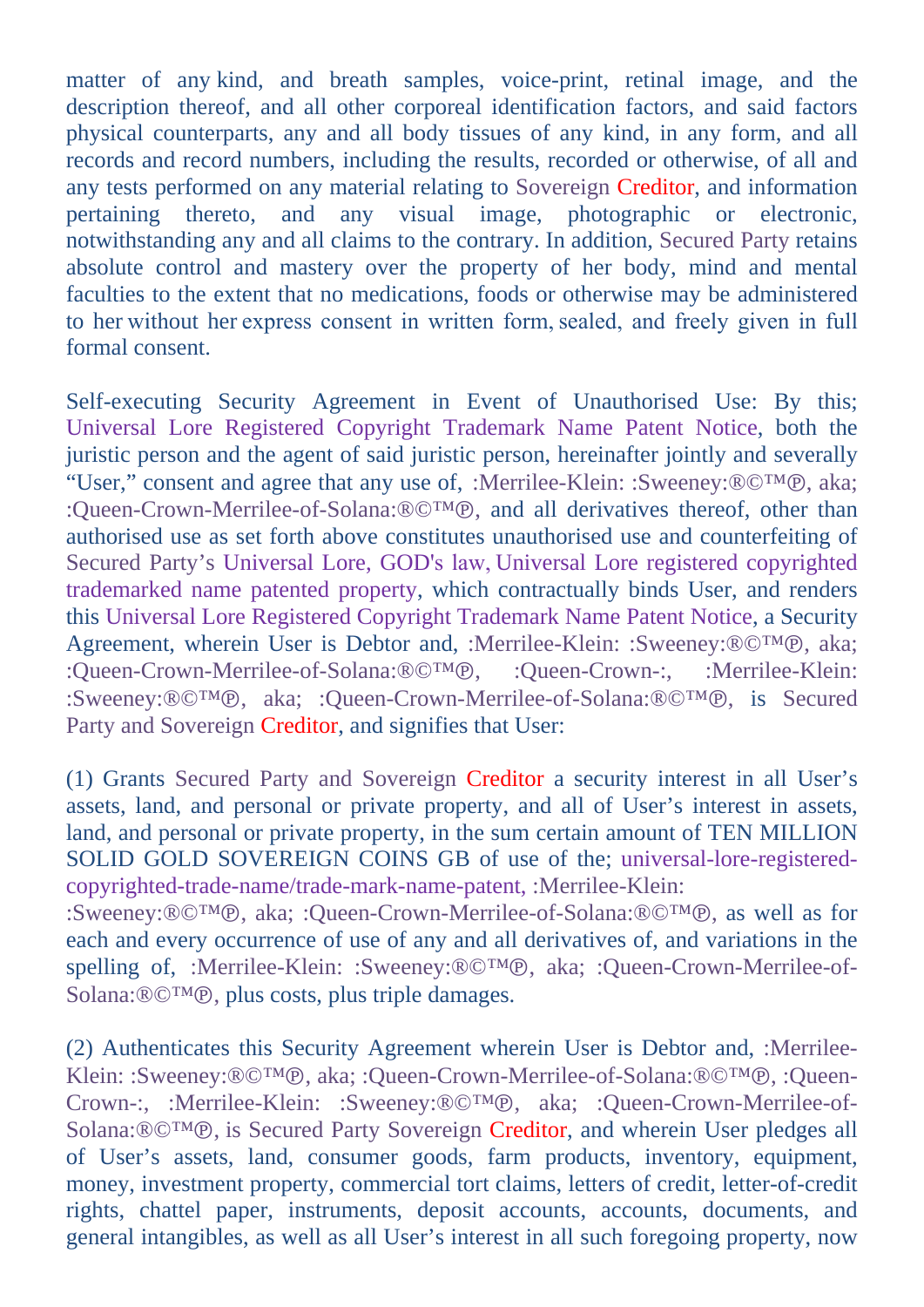owned and hereafter acquired, now existing and hereafter arising, and wherever located, as collateral for securing User's contractual obligation in favour of Secured Party, for User's unauthorised use of Secured Party's universal-lore-registeredcopyrighted-trademarked-name-patented property.

(3) Consents and agrees with Secured Party's filing of a UCC Financing Statement in the UCC filing office, as well as in any county recorder's office, wherein User is debtor and, :Merrilee-Klein: :Sweeney:®©™℗, aka; :Queen-Crown-Merrilee-of-Solana:®©™℗, :Queen-Crown-:, :Merrilee-Klein: :Sweeney:®©™℗, aka; :Queen-Crown-Merrilee-of-Solana:®©™℗, is Secured Party Sovereign Creditor.

(4) Consents and agrees that said UCC Financing Statement described above in paragraph "(3)" is a continuing financing statement, and further consents and agrees with Secured Party's filing of any continuation statement necessary for maintaining Secured Party's perfected security interest in all of User's property and interest in property, pledged as collateral in this Security Agreement and described above in paragraph "(2)," until User's contractual obligation theretofore incurred has been fully satisfied.

(5) Consents and agrees with Secured Party's filing of any UCC Financing Statement, as described above in paragraph's " $(3)$ " and " $(4)$ ," as well as the filing of any Security Agreement, as described above in paragraph "(2)," in the UCC filing office, as well as in any, county recorder's office.

(6) Consents and agrees that any and all such filings described in paragraphs "(4)" and "(5)" above are not, and may not be considered, bogus, and that User will not claim that any such filing is bogus.

(7) Waives all defenses.

(8) Appoints Secured Party as Authorised Representative for User, effective upon User's default re: User's contractual obligations in favour of Secured Party Sovereign Creditor as set forth below under "Payment Terms" and "Default Terms," granting Secured Party full authorization and power for engaging in any and all actions on behalf of User including, but not limited by, authentication of a record on behalf of User, as Secured Party, in Secured Party's sole discretion, deems appropriate, and User further consents and agrees that this appointment of Secured Party as Authorised Representative for User, effective upon User's default, is irrevocable and coupled with a security interest. User further consents and agrees with all of the following additional terms of Self-executing Security Agreement in Event of Unauthorised Use.

Payment Terms: In accordance with fees for unauthorised use of, :Merrilee-Klein: :Sweeney:®©™℗, aka; :Queen-Crown-Merrilee-of-Solana:®©™℗, and all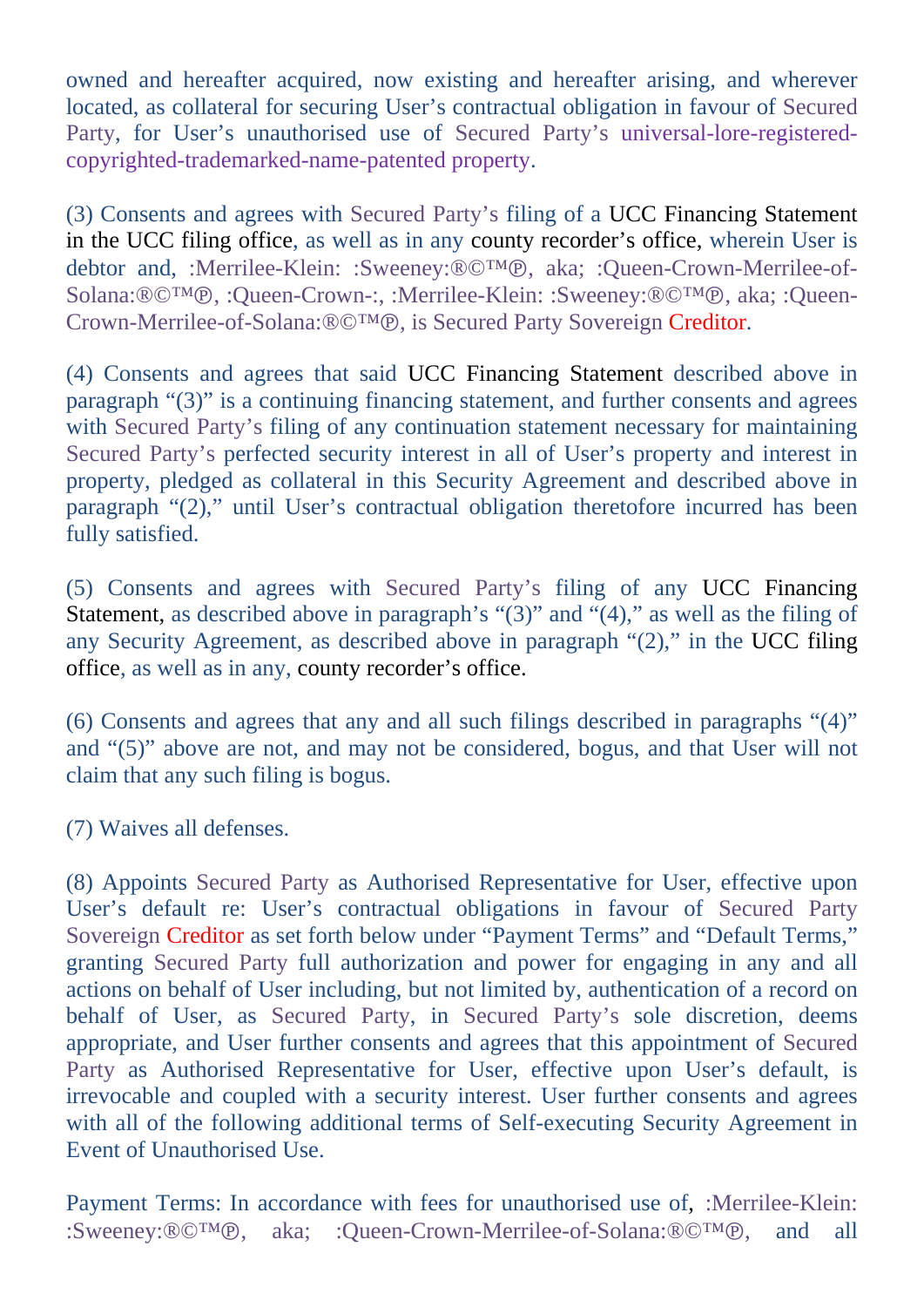derivatives thereof, as set forth above, User hereby consents and agrees that User shall pay Secured Party Sovereign Creditor all unauthorised-use fees in full within SEVEN (7) days of date invoice is sent Secured Party's invoice, hereinafter "Invoice," itemising said fees. Default Terms: In event of non-payment in full of all unauthorised-use fees by User within SEVEN (7) days of date Invoice is sent, User shall be deemed in default and:

a. All of User's property and property pledged as collateral by User, as set forth above in paragraph "(2)," immediately becomes, i.e. is, property of Secured Party.

b. Secured Party is appointed User's Authorised Representative as set forth above in "(8)".

c. User consents and agrees that Secured Party Sovereign Creditor may take possession of, as well as otherwise dispose of in any manner that Secured Party, in Secured Party's sole discretion, deems appropriate, including, but not limited by, sale at auction, at any time following User's default, and without further notice, any and all of User's property and interest, described above in paragraph "(2)," formerly pledged as collateral by User, now property of Secured Party, in respect of this "Self-executing Security Agreement in Event of Unauthorised Use," that Secured Party, again in Secured Party's sole discretion, deems appropriate.

Terms for Curing Default: Upon event of default, as set forth above under "Default Terms," irrespective of any and all of User's former property and interest in property, described above in paragraph "(2)," in the possession of, as well as disposed of by, Secured Party, as authorised above under "Default Terms," User may cure User's default only re: the remainder of User's said former property and interest property, formerly pledged as collateral that is neither in the possession of, nor otherwise disposed of by, Secured Party within twenty (20) days of date of User's default only by payment in full.

Terms of Strict Foreclosure: User's non-payment in full of all unauthorised-use fees itemised in invoice within said twenty (20) day period for curing defaults as set forth under "Terms for Curing Default" authorises Secured Party's immediate nonjudicial strict foreclosure on any and all remaining former property and interest in property, formerly pledged as collateral by User, now property of Secured Party, which is not in the possession of, nor otherwise disposed of by, Secured Party, upon expiration of said twenty (20) day default-curing period.

Ownership subject to; universal lore registered copyright trademark name patent, and UCC Financing Statement and Security Agreement filed with the UCC filing office. Record owner: :Merrilee-Klein: :Sweeney:®©™℗, aka; :Queen-Crown-Merrilee-of-Solana:<sup>®©™</sup>®, :Queen-Crown-:, :Merrilee-Klein: :Sweeney:®©™®, aka: :Oueen-Crown-Merrilee-of-Solana:®©™®, Autograph Universal Lore :Queen-Crown-Merrilee-of-Solana:®©™℗, Autograph Registered Copyright Trademark Name Patent®©™® 1981-3000. Unauthorised use<br>of ":Merrilee-Klein: :Sweeney:®©™®. aka: :Oueen-Crown-Merrilee-of- $\cdot$ ":Merrilee-Klein: :Sweeney:®©™®, aka: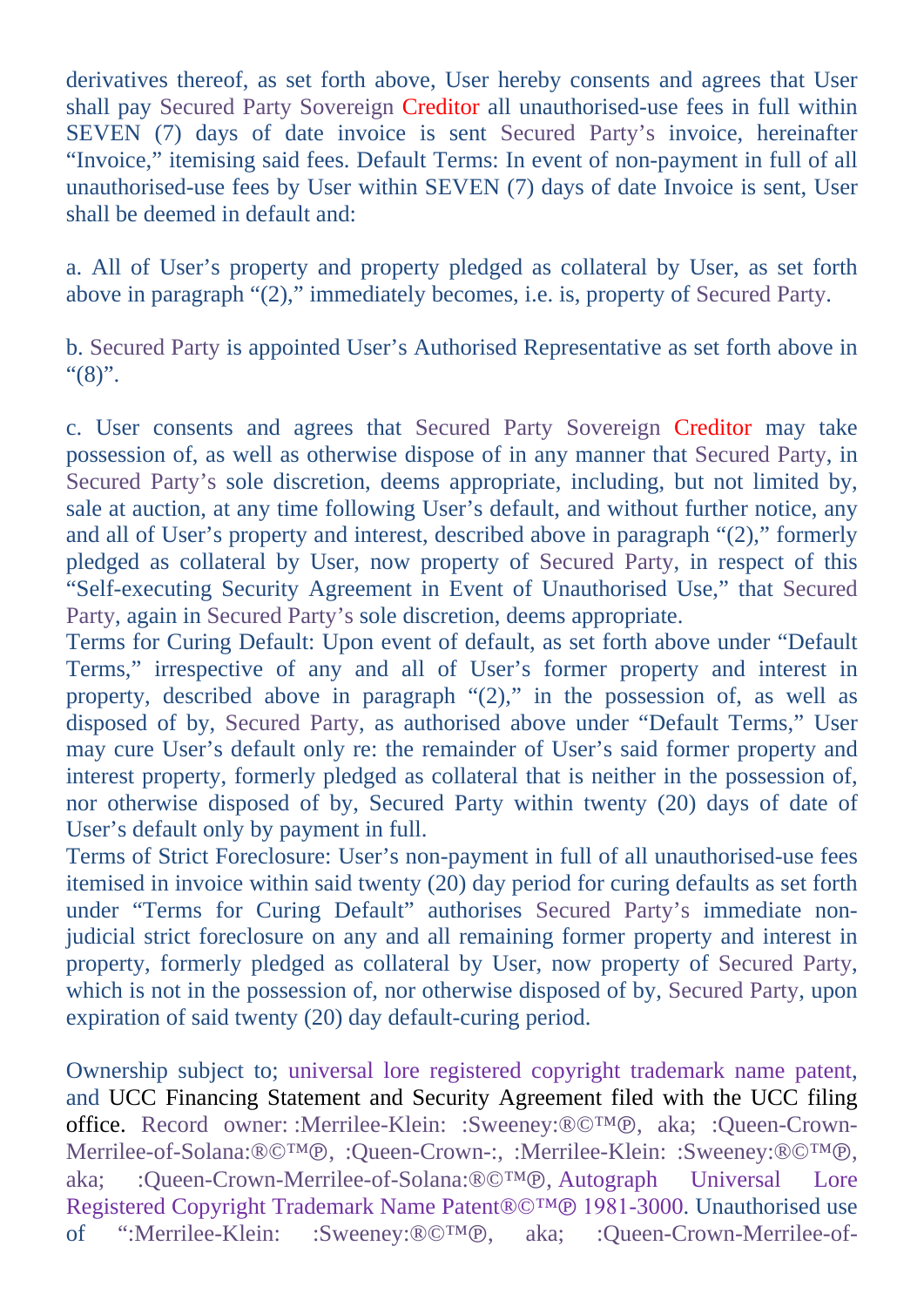Solana:®©™℗, :Queen-Crown-:, :Merrilee-Klein: :Sweeney:®©™℗, aka; :Queen-Crown-Merrilee-of-Solana:®©™℗," incurs same unauthorised-use fees as those associated with, :Merrilee-Klein: :Sweeney:®©™℗, aka; :Queen-Crown-Merrileeof-Solana:®©™℗, and all derivatives thereof, as set forth above in paragraph "(1)" under "Self-executing Security Agreement in Event of Unauthorised Use."

Terms & Conditions, Fee Schedule: A breach of; Universal Lore registered copyright trademark name patent, will activate the enclosed Terms & Conditions and Fee Schedule.

I have the right to amend this; Universal Lore Registered Copyright Trademark Name Patent Notice, as and when necessary, and at my sole discretion.

This Copyright Notice includes any and all business names owned by, :Merrilee-Klein: :Sweeney:®©™℗, aka; :Queen-Crown-Merrilee-of-Solana:®©™℗, :Queen-Crown-:, :Merrilee-Klein: :Sweeney:®©™℗, aka; :Queen-Crown-Merrilee-of-Solana:®©™®, and all derivatives thereof, including but not limited to; Sovereign authority of; [:Marsich-Crown-Kingdom:](https://marsich-crown-kingdom.weebly.com/)®©™℗ in allegiance with; :Te-Whare-Matamuatanga-o-IO-Aotearoha-Kawanatanga:®©™℗, aka; :Kingdom-of-GOD-on-Earth-World-of-Love-Governance:®©™℗ and the IAM, Supreme Creator, IO Matua Te Runga Rawa, God Most High.

Autograph & Seal By: Secured Party Sovereign Creditor.



WITHOUT PREJUDICE – WITHOUT RECOURSE – NON-ASSUMPSIT. All Rights Reserved – Errors & Omissions Excepted. Dated; :9th-Day-of-September, 2020:.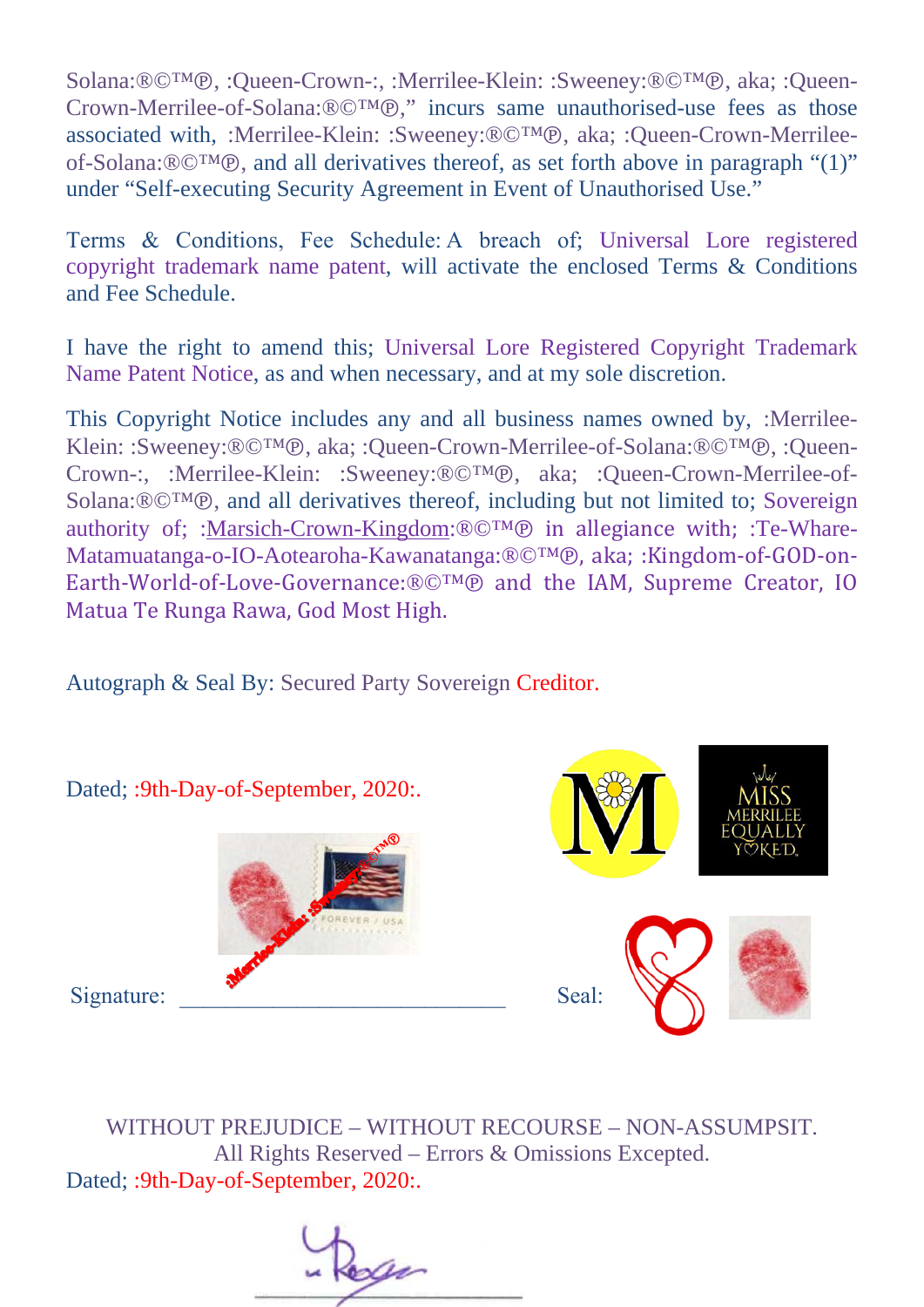Witness Signature: Seal: Seal: Seal: Seal: Seal: Seal: Seal: Seal: Seal: Seal: Seal: Seal: Seal: Seal: Seal: Seal: Seal: Seal: Seal: Seal: Seal: Seal: Seal: Seal: Seal: Seal: Seal: Seal: Seal: Seal: Seal: Seal: Seal: Seal:

Dated; : 9th-Day-of-September, 2020:.

Witness Signature: Alay 108 Seal:

Dated; :9th-Day-of-September, 2020:.

Witness Signature:  $\mathbb{Z}[\mathbb{Z}]$  Seal:

WITHOUT PREJUDICE – WITHOUT RECOURSE – NON-ASSUMPSIT. All Rights Reserved – Errors & Omissions Excepted.

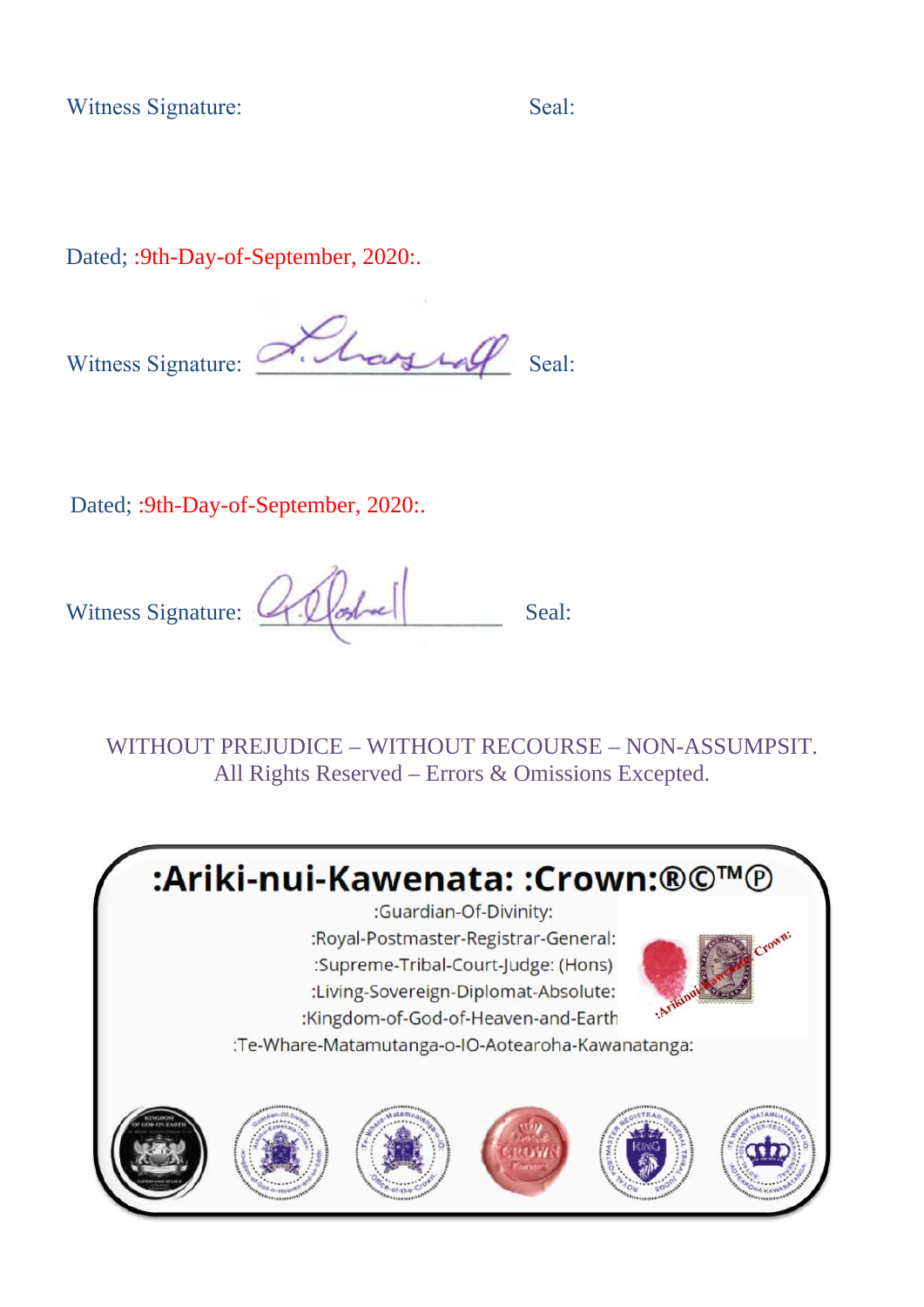## **TERMS & CONDITION REFERENCE NUMBER: A0015685**

**RESPONDENT**:Principals. **PROPONENT:** :Merrilee-Klein: :Sweeney:®©™℗, aka; :Queen-Crown-Merrilee-of-Solana:®©™℗, Secured Party/Sovereign Creditor. Postal Address: Post Office Box 247. Opononi Four Square. State Highway 12, Opononi 0445. RD3 Kaikohe, [New Zealand]. **TE IKA-A-MAUI O AOTEAROHA.**

#### **Parties:**

These Terms & Conditions are applicable to the above named parties, also including but not limited to colleagues acting for or on behalf of the named parties:

#### **Applicability.**

Whereas Sovereign on the Land, Respondent therefore acts in the capacity of a private individual against a Sovereign[de jure].

In the absence of government statutes and other corporate contracts, the only instrument that will compel performance between private individuals is a lawfully binding contract. 

#### **Respondent's Responsibilities.**

It is Respondent's onus and responsibility to provide proof of claim in the form of a Sufficient Verified Response of a lawfully binding contract, presumed or claimed to exist between the parties. Additionally any claimed contract must possess all elements of a lawfully binding contract including but not limited to; offer, acceptance, true reliant statements of fact, intent and consideration, and that these elements have been knowingly, willing and intentionally disclosed to Proponent. 

Absent a lawfully binding contract, this document notices terms and conditions between the parties which upon acceptance will form a lawfully binding contract between the parties. 

It is Respondents responsibility to inform and advise any colleagues acting for or on behalf of Respondent of these terms and conditions. 

See Schedule A for contractual obligations arising from acceptance of these terms.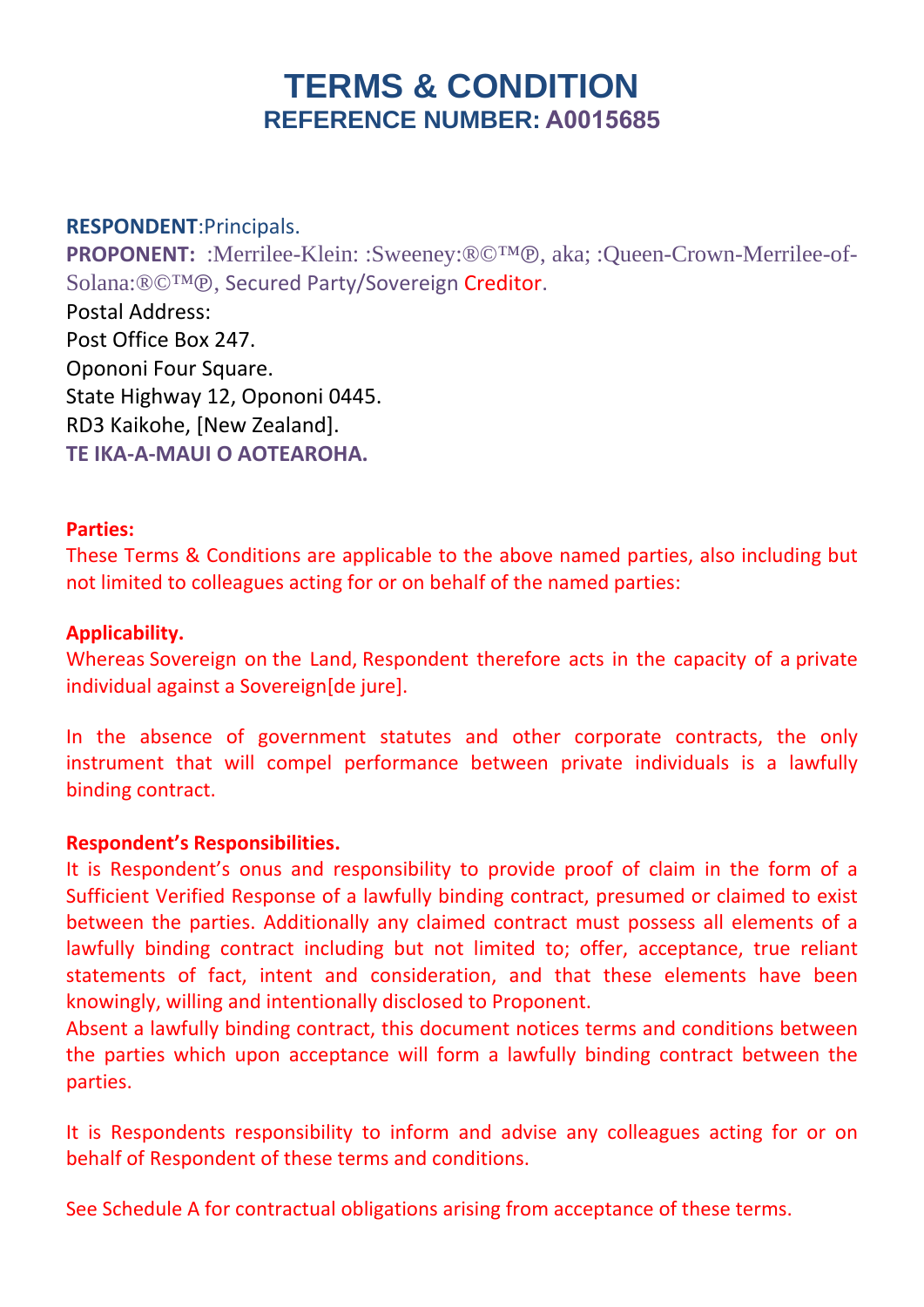#### **Sufficient Verified Response.**

Owing to the seriousness of the matter, only a response that meets the following criteria qualifies as a Sufficient Verified Response must: 

1. Be duly registered, verified and sworn documentation of standing, authority, value, and rebuttal of every point with specificity and particularity; 

2. Exhibit written delegation of authority signed by the Respondent if response is by another; 

3. Use words defined within common dictionaries (e.g. Webster's or Oxford). 

No correspondence will be entered into by telephone. 

#### **Method of Rejection.**

No contract shall be considered entered where Respondent does not do or perform any of the actions listed in Schedule A. *No action, No contract.*

#### **Method of Acceptance.**

A lawfully binding contract is knowingly entered into by Respondent or any of their agents doing or performing any of the actions listed in Schedule A. *Action is Acceptance.*

#### **Terms of Acceptance.**

Acceptance is with Respondent's consent to the following:  

- 1. Agreement with all terms and conditions stipulated herein;
- 2. Unreserved acceptance of charges payable stipulated in Schedule A;
- 3. Respondent irrevocably and unconditionally waives any and all rights of objection, immunities or defenses.

WITHOUT PREJUDICE – WITHOUT RECOURSE – NON-ASSUMPSIT. All Rights Reserved – Errors & Omissions Excepted.